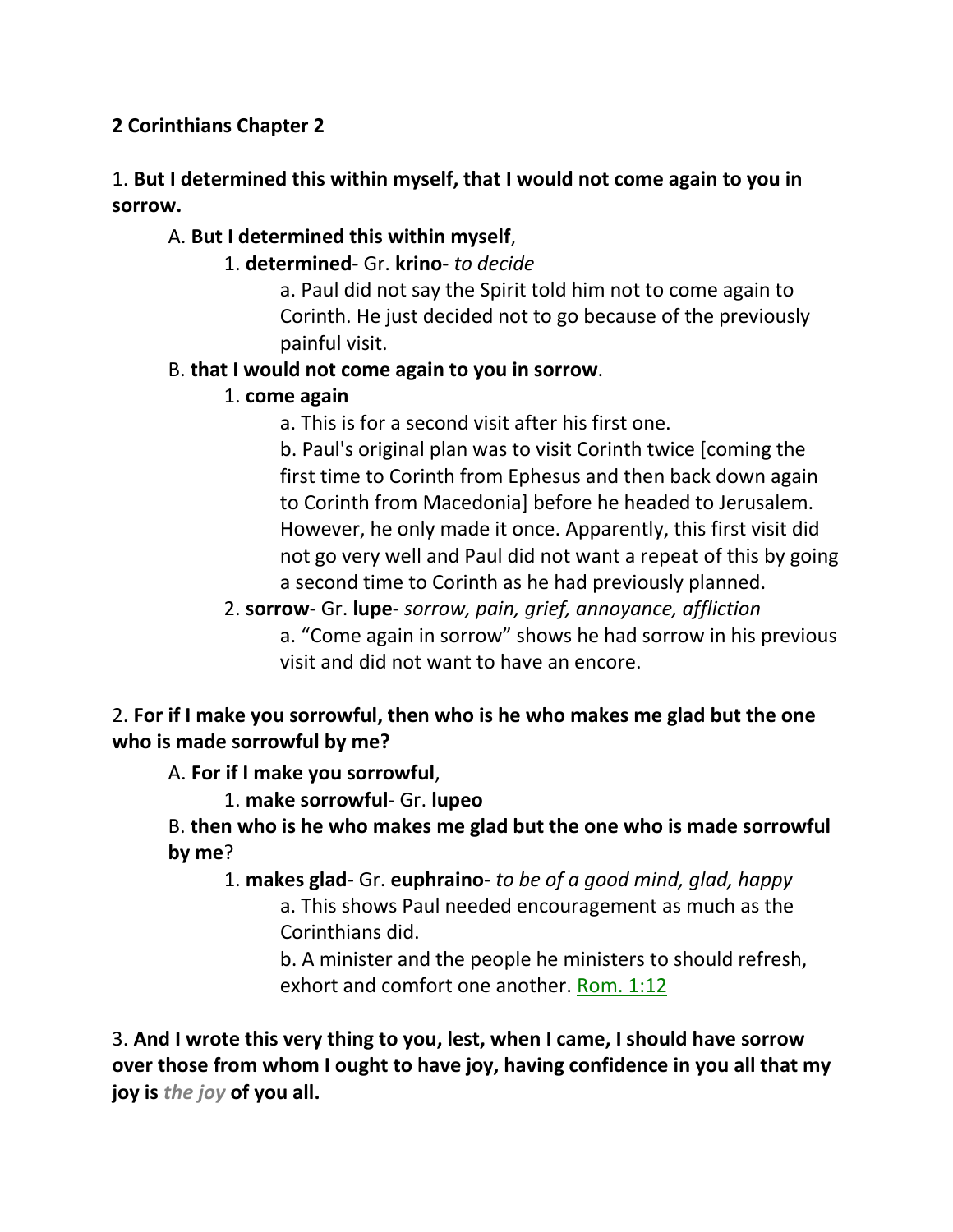### A. **And I wrote this very thing to you**,

# 1. **wrote**- Gr. **grapho**

a. Paul is referring to his first epistle to the Corinthians.

1Co\_16:7

B. **lest**,

- C. **when I came,**
	- 1. **came** Gr. **erchomai**
- D. **I should have sorrow over those from whom I ought to have joy**,
	- 1. **sorrow** Gr. **lupe**
	- 2. **joy** Gr. **chairo**
- E. **having confidence in you all that my joy is the joy of you all**
	- 1. **confidence** Gr. **peitho** *persuasion*
		- a. We should expect the best in other Christians, not the worst.
	- 2. **joy is the joy of your all**
		- a. Paul is saying he was confident that they all shared the same joy and desired the same thing from their mutual relationship.

4. **For out of much affliction and anguish of heart I wrote to you, with many tears, not that you should be grieved, but that you might know the love which I have so abundantly for you.** 

# A. **For out of much affliction and anguish of heart I wrote to you**,

- 1. **affliction** Gr. **thlipsis** *pressure*
- 2. **anguish** Gr. **sunoche** *constraint, narrowness*
- 3. **heart** Gr. **kardia**
- 4. **wrote** Gr. **graphe**

a. In writing 1 Corinthians, Paul brought strong correction on various matters. He had no joy in writing that letter rather it had caused him great pain of heart.

# B. **with many tears,**

# 1. **tears**- Gr. **dakru**

- a. Tears are the physical leaking of one's heart.
- b. This shows Paul's true heart for the Corinthians. This hopefully would lead them to repentance and acceptance of correction for their own good.
- C. **not that you should be grieved**,
	- 1. **grieved** Gr. **lupeo**
- D. **but that you might know the love which I have so abundantly for you**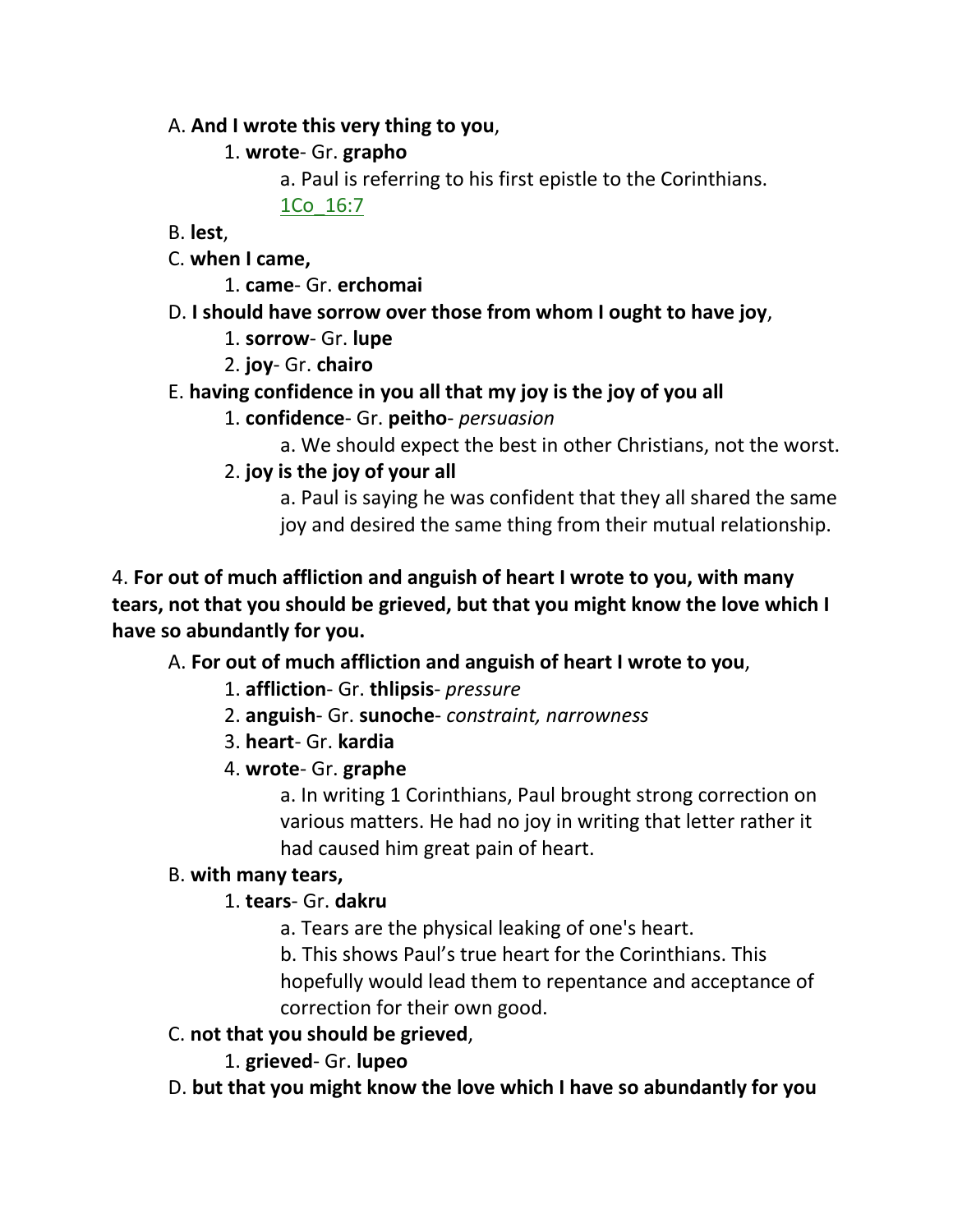# 1. **know**- Gr. **ginosko**- *to know progressively by experience or by relationship*

a. The Corinthians did not fully know Paul's true heart towards them. This is why some had accused him of wrong and false motives.

# 2. **love**- Gr. **agape**

# 3. **abundantly**- Gr. **perissoteros**

a. This should be the heart of every pastor and Christian minister. If this is not the motive for ministry then the children of God will be abused and taken advantage of and not built up.

# 5. **But if anyone has caused grief, he has not grieved me, but all of you to some extent—not to be too severe**.

# A. **But if anyone has caused grief,**

- 1. **grief** Gr. **lupe**
- B. **he has not grieved me**,
	- 1. Have not grieved me only.
- C. **but all of you to some extent**
	- 1. **some extent** Gr. **apo meros** *from a part*

a. *A part of them had acknowledged the apostle, 2Co\_1:14; and here, a part of them had given him cause of grief; and therefore he immediately adds, that I may not overcharge you all; as only a part of you has put me to pain, (viz. the transgressor, and those who had taken his part), it would be unreasonable that I should load you all, επιβαρω παντας ὑμας, with the blame which attaches to that party alone*. -Clarke **Commentary** 

b. Paul might also be saying here that the man who had committed adultery had not grieved him only, but in part all of the Corinthians as well. 1Co\_5:1-5

# D. **not to be too severe**

1. **severe**- Gr. **epibareo**- *to put a burden upon, to load*

6. **This punishment which** *was inflicted* **by the majority** *is* **sufficient for such a man,** 

A. **punishment**- Gr. **epitimia**- *the estimate fixed by a judge upon a wrong, a judicial infliction*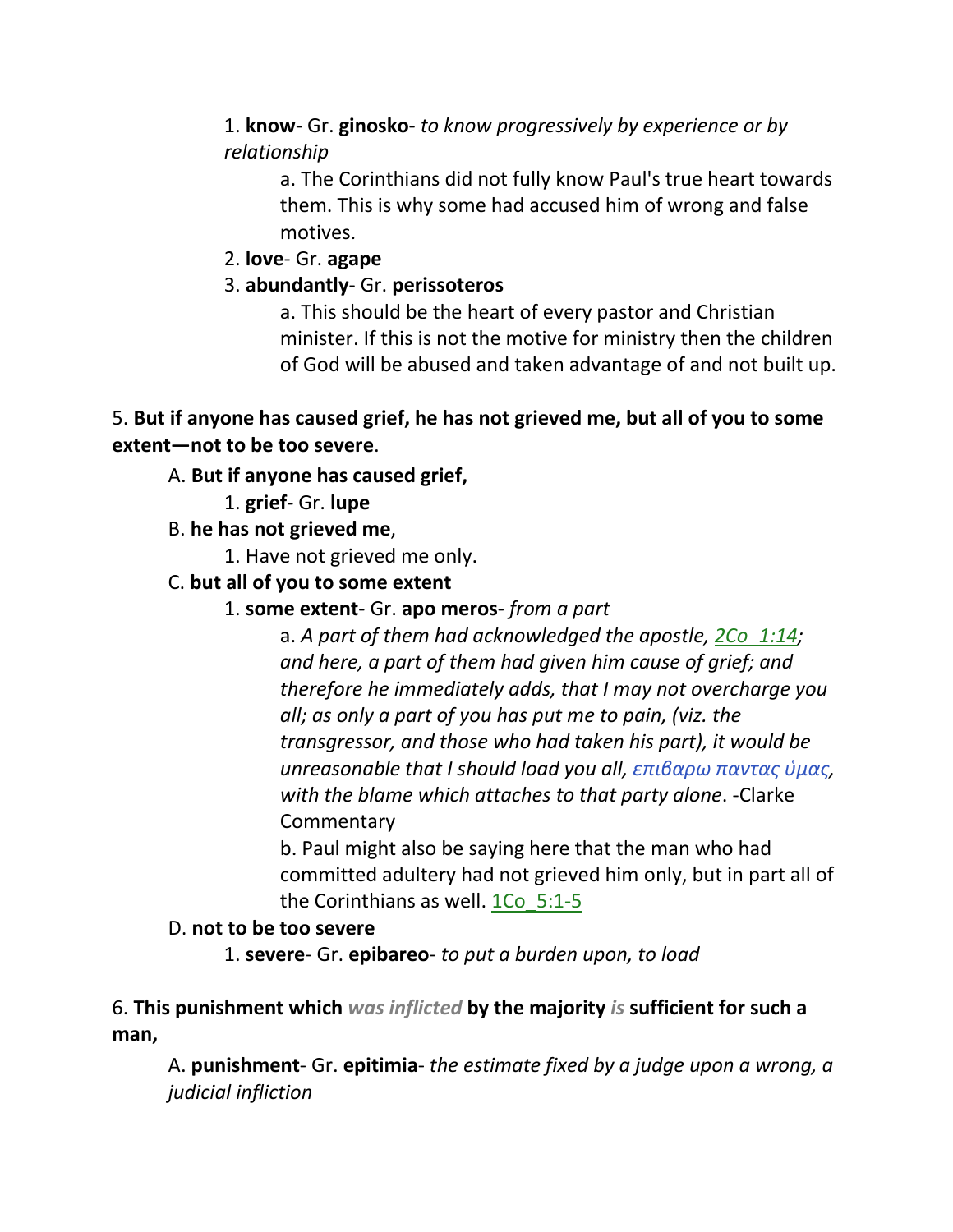1. This was the punishment of ostracization and ex-communication. B. **majority**- Gr. **pleion**- *greater in quantity*

1. This shows not everyone at Corinth was in favor of censuring the man who was committing adultery with his step-mother.

2. When Paul wrote 1 Corinthians, the majority of the Corinthians apparently had no problem with this man's sin. After Paul's letter the majority of the church denounced this man's deed and excommunicated him from the church.

# C. **sufficient**- Gr. **hikanos**

- D. **man** Gr. **toioutos** *such a one*
	- 1. Such a person that has repented of his sin.

7. **so that, on the contrary, you** *ought* **rather to forgive and comfort** *him,* **lest perhaps such a one be swallowed up with too much sorrow.**

- A. **so that**,
- B. **on the contrary**,
- C. **you ought rather to forgive and comfort him**,

1. **forgive**- Gr. **charizomai**- *to show one's self gracious, kind, benevolent*

> a. Forgiveness is founded upon grace. The gospel offers unmerited favor and forgiveness.

2. **comfort**- Gr. **parakaleo**- *to encourage, exhort*

# D. **lest perhaps such a one be swallowed up with too much sorrow**.

# 1. **swallowed up-** Gr. **katapino**- *to drink down, swallow*

a. There is the danger of having no sorrow over sin, but also the danger of having too much of it. The Holy Spirit and the fellowship of the saints helps us stay in balance.

2. **sorrow**- Gr. **lupe**

# 8. **Therefore I urge you to reaffirm** *your* **love to him.**

# A. **urge**- Gr. **parakaleo**- *exhort*

B. **reaffirm**- Gr. **kuroo**- *to confirm publicly or solemnly, to ratify*

1. This means to confirm him again to the public assembly from whence he was ex-communicated.

2. It is clear by this the man repented of his sin.

# C. **love**- Gr. **agape**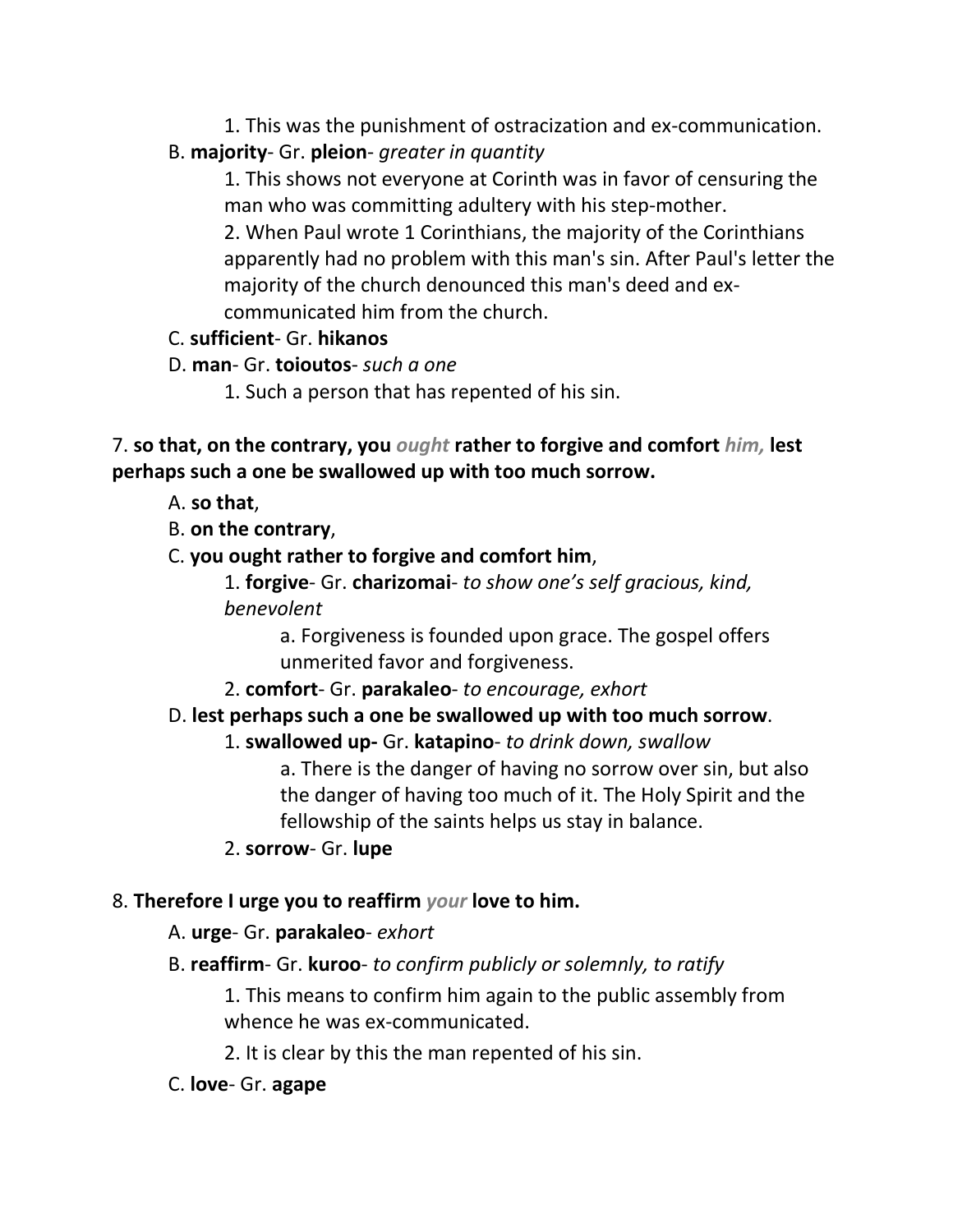1. This is the love of God through His people.

# 9. **For to this end I also wrote, that I might put you to the test, whether you are obedient in all things**.

# A. **For to this end I also wrote,**

- 1. **end** Gr. **touto** *this*
- 2. **wrote** Gr. **graphe**

# B. **that I might put you to the test,**

1. **put you to the test**- Gr. **dokime**- *test for genuiness and greater use*

a. This Greek word talks about a test that determines what is genuine and for greater usability afterwards.

b. This church was now able to be used by God in a greater way by coming out of this test positively.

# C. **whether you are obedient in all things**

1. **obedient**- Gr. **hupekoos**- *to be under hearing, hearken*

a. If the Corinthians had not been obedient in this matter, there would be no ground for Paul to work with them further.

# 10. **Now whom you forgive anything, I also** *forgive.* **For if indeed I have forgiven anything, I have forgiven that one for your sakes in the presence of Christ,**

# A. **Now whom you forgive anything**,

1. **forgive**- Gr. **charizomai**- *to bestow grace, to be gracious, to graciously pardon*

# B. **I also forgive**

1. As the church's chief overseer.

# C. **For if indeed I have forgiven anything**,

1. It appears Paul had already forgiven the offending party before the Corinthians did. Paul knew the importance of forgiveness and the dangers of unforgiveness.

# D. **I have forgiven that one for your sakes in the presence of Christ**

# 1. **for your sakes**

a. As explained in the next verse, this was so that Satan would not get an advantage or foot-hold due to unforgiveness.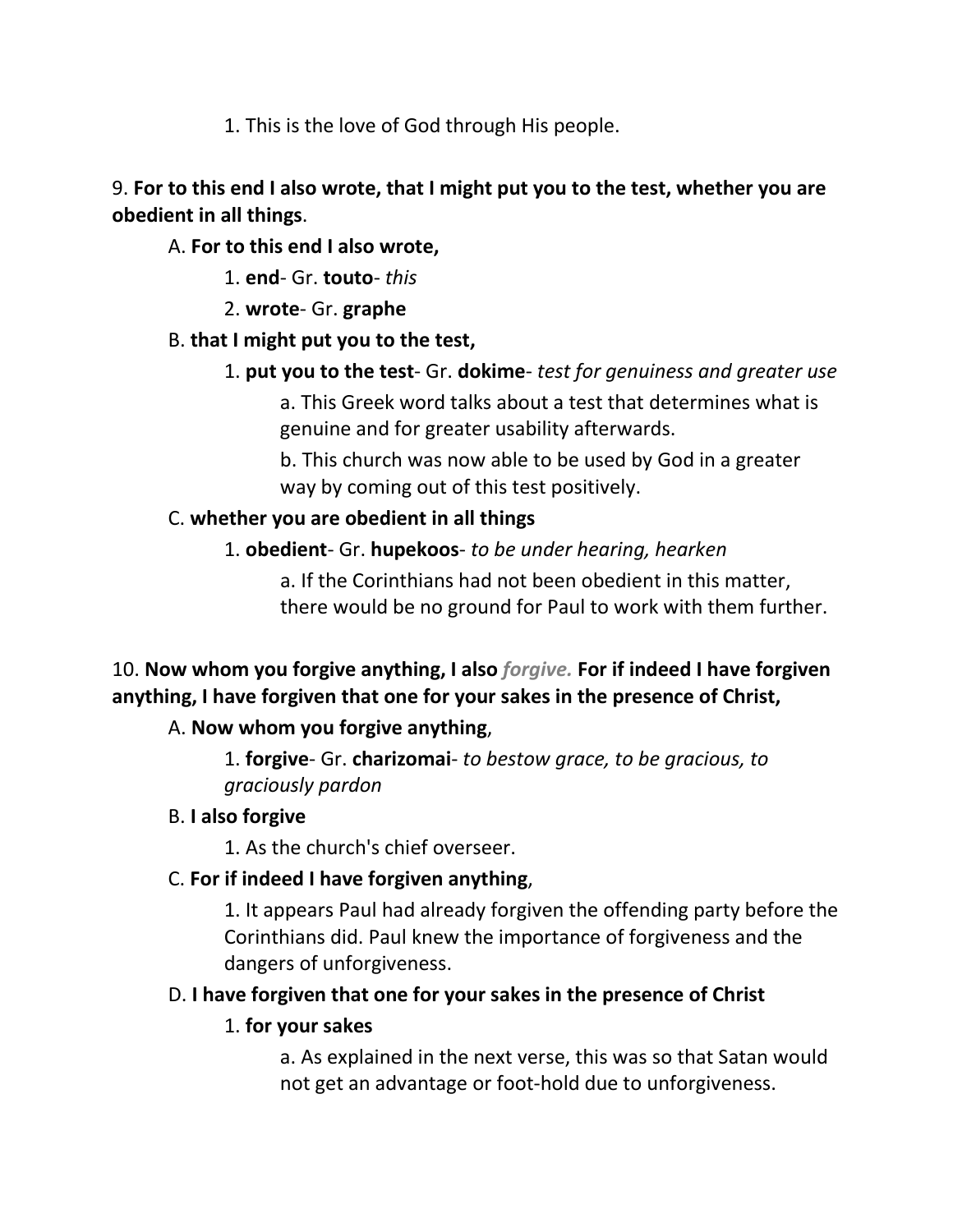### 2. **presence**- Gr. **prosopon**- *presence, in the sight of*

a. Our sins were forgiven by and on behalf of Christ, so we have no right to withhold forgiveness from others. Eph 4:32

### 11. **lest Satan should take advantage of us; for we are not ignorant of his devices.**

### A. **lest Satan should take advantage of us,**

# 1. **Satan**- Gr. **satanas**- *the adversary, opponent, enemy*

a. This was the name Lucifer received after he fell from being one of God's cherubs.

2. **take advantage**- Gr. **pleonekteo**- *to have more than another; to take advantage of; to overreach, make gain of, get the better of*

a. Satan will take territory in our lives through unforgiveness. b. Receiving forgiveness through faith in the blood of Jesus shuts the door on Satan. This is true of receiving forgiveness for ourselves but also forgiving others. We tend to be either lenient on ourselves and unforgiving of others, or lenient on others and unforgiving of ourselves. We need to receive for ourselves and give forgiveness to others equally.

# B. **for we are not ignorant of his devices**

# 1. **ignorant**- Gr. **agnoeo**

a. Ignorance is not bliss! With God we are to be very knowledgeable. With Satan we are told to be not ignorant. We need to put much more attention upon God than Satan, however, we are not to be ignorant concerning him and his ways.

2. **devices**- Gr. **noema**- *a conception of the mind, thought, purpose, device*

a. The plan of the enemy is to accuse, condemn, and separate people from each other and from God. Rom. 8:33-35

# 12. **Furthermore, when I came to Troas to** *preach* **Christ's gospel, and a door was opened to me by the Lord,**

# A. **Furthermore**,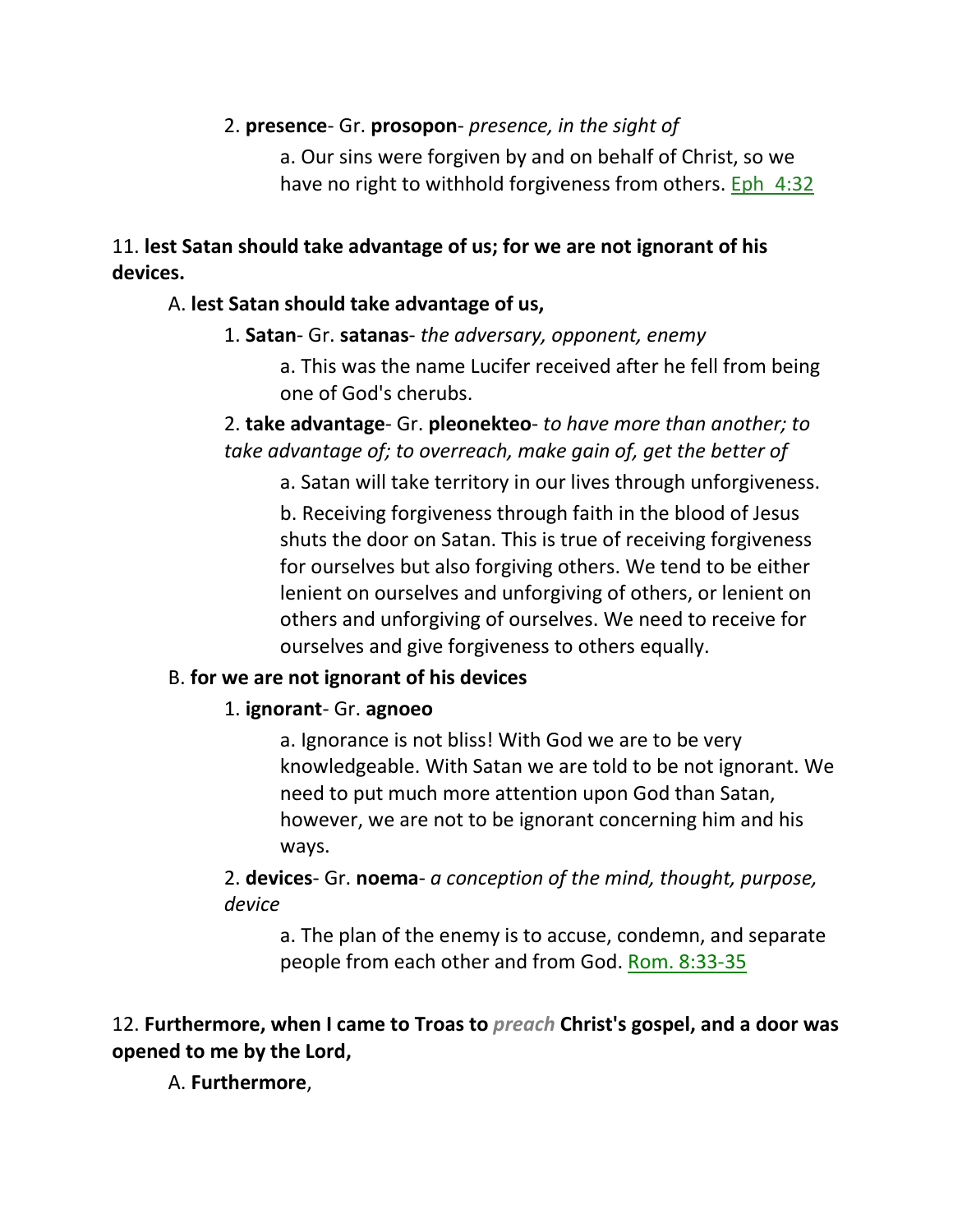1. Another reason he did not immediately come to Corinth was because God opened a door in Troas to preach.

#### B. **when I came to Troas to preach Christ's gospel**,

1. **Troas**- means *penetrated*

a. Troas was the city Paul was in when he had his Macedonia call by a vision in the night. It was in this city that he received revelation of a door elsewhere being opened to him, but now a door to Troas itself had opened.

b. *Paul now resumes the subject of his change in plans where he left off in verse 4. He had not gone to Corinth as he previously announced he would. The previous verses explained that his failure to visit Corinth was to avoid doing so in a harsh spirit of rebuke. In verses 12 through 17, Paul tells exactly what did happen to him at this important point in his ministry. As mentioned before, Paul left Ephesus and journeyed to Troas in hopes of meeting Titus there and receiving news from Corinth. When he got to Troas, some wonderful door of opportunity opened out before him by the Lord for preaching Christ's gospel. -*Believers Bible Commentary

c. Paul now "penetrated" Troas with the gospel.

d. Troas was were Paul preached late into the night and a young man fell asleep in an upper window and fell out and died. Paul went down and raised him from the dead. The rule is if you kill someone with your long-winded preaching, you have to raise them from the dead!

2. **preach**- not in Greek- *omit*

3. **gospel**- Gr. **euaggelion**- *the good news, glad message*

### C. **and a door was opened to me by the Lord**

#### 1. **door**- Gr. **thura**

a. This is symbolic for a divine season for fruitful endeavors for the kingdom.

#### 2. **opened**- Gr. **anoigo**

a. This door undoubtedly opened by the Lord because of the knocking of intercessory prayer or hearts crying out to God for understanding of him.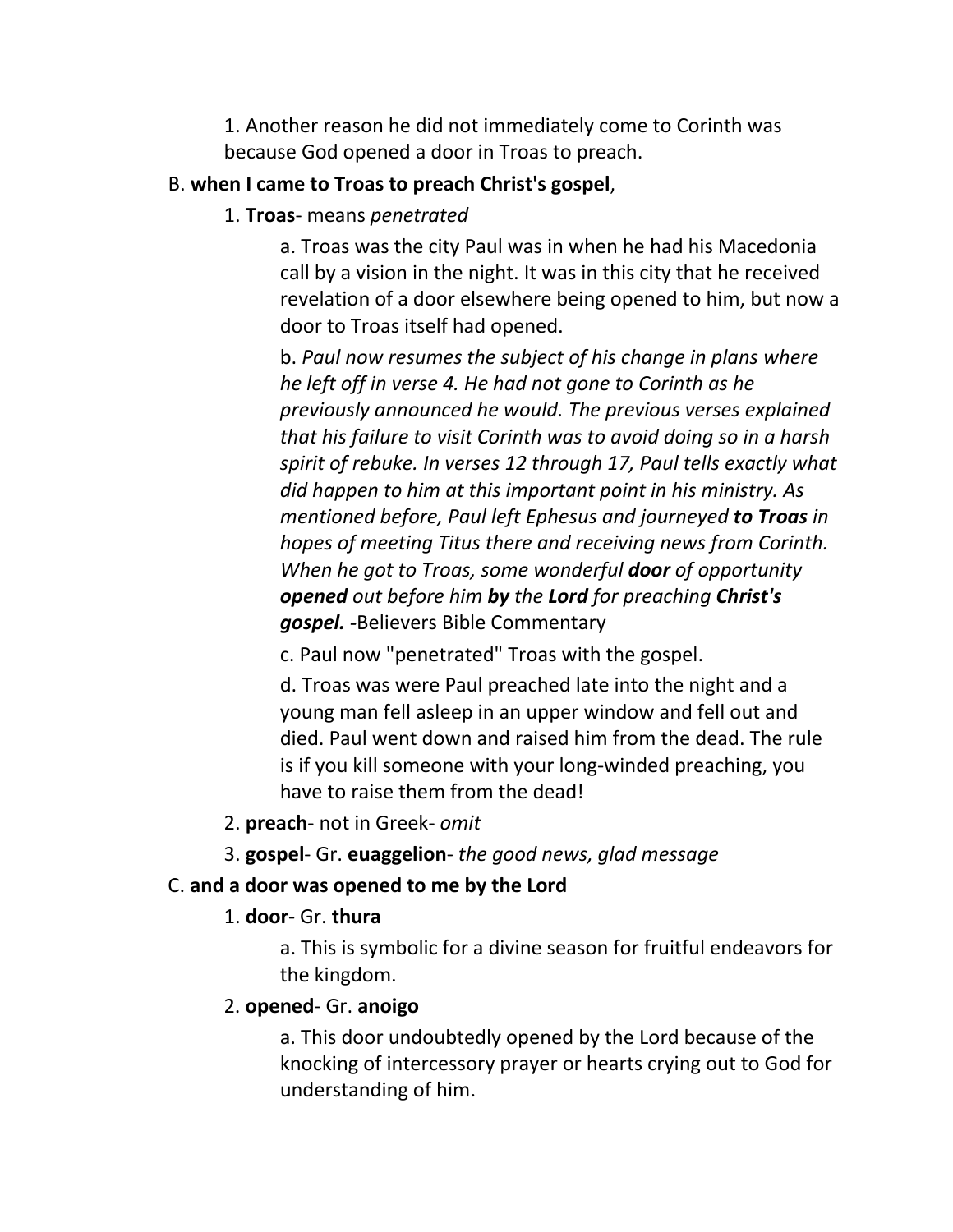3. **Lord**- Gr. **kurios**

a. The Lord opens doors that no one can shut and closes doors that no one can open.

# 13. **I had no rest in my spirit, because I did not find Titus my brother; but taking my leave of them, I departed for Macedonia.**

# A. **I had no rest in my spirit**,

### 1. **rest**- Gr. **anesis**- *a loosening, relaxing*

a. Paul was tense because he was awaiting word from Titus about the state of Corinth after his first letter was delivered.

b. Titus would reach Paul in Macedonia with news about the church and he would then relax somewhat hearing that the church responded favorably to his letter.

# 2. **spirit**- Gr. **pneuma**

# B. **because I did not find Titus my brother,**

### 1. **find**- Gr. **heurisko**

2. **Titus**- means *nurse*

a. Paul sent Titus to sick and terminally ill places and he nursed them to health. Such places were Corinth and the island of Crete.

b. Paul had sent Titus to Corinth and was awaiting word back from there to see how his first letter to them was received.

# 3. **my brother**

a. Before Titus was Paul's servant, he was his brother. Paul maintained a "family first" model of ministry. Ex. Phil. 2:25

# C. **but taking my leave of them**,

# 1. **taking my leave**- Gr. **apotassomai**- *to separate oneself from*

a. This word reveals that he left with some difficulty of heart.

# D. **I departed for Macedonia**

1. **departed**- Gr. **exerchomai**- *to go out*

# 2. **Macedonia**

a. The region of Philippi and Thessalonica.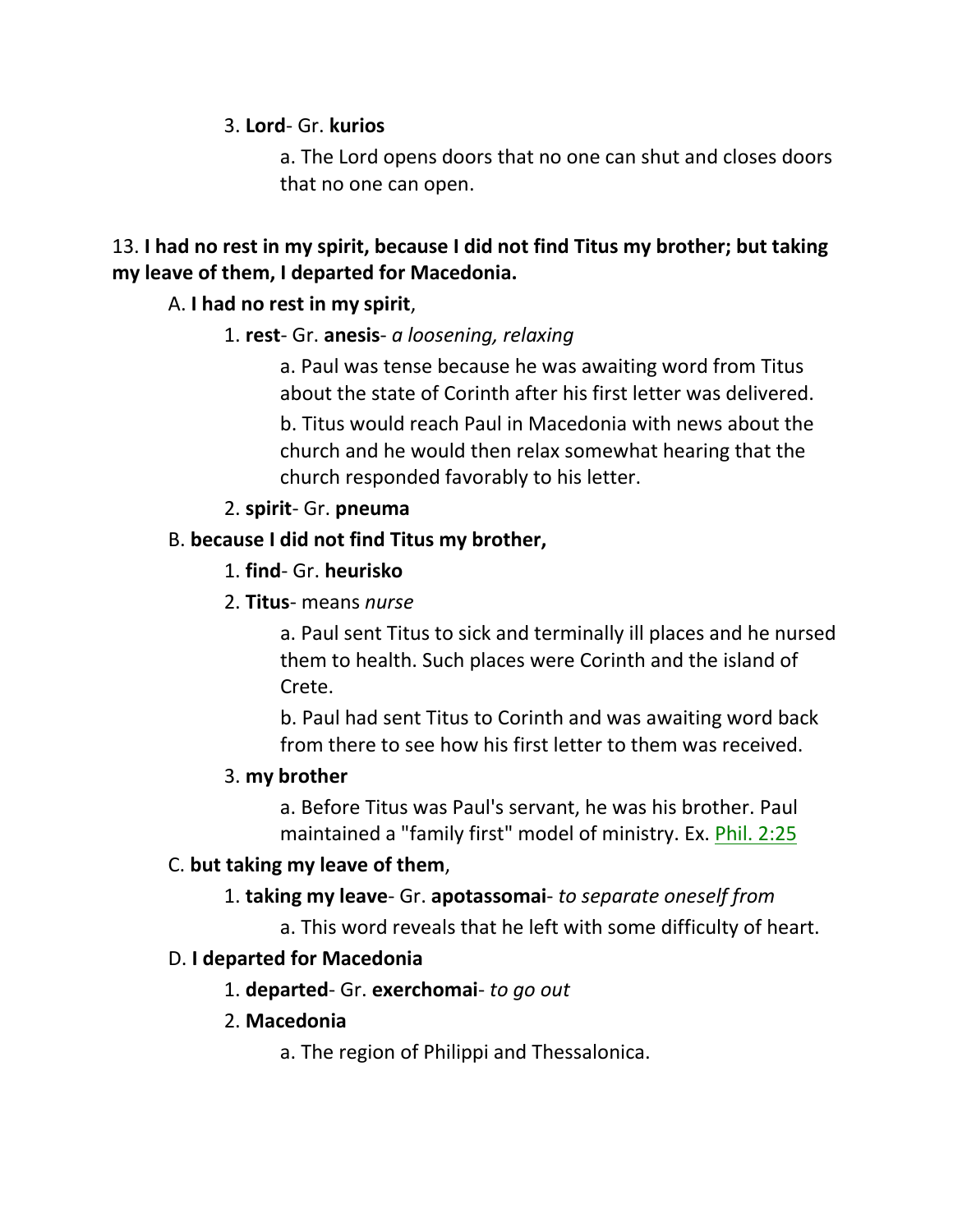14. **Now thanks** *be* **to God who always leads us in triumph in Christ, and through us diffuses the fragrance of His knowledge in every place.** 

# A. **Now thanks be to God who always leads us in triumph in Christ**,

### 1. **thanks**- Gr. **eucharisteo**- *to give good grace*

a. Thanksgiving is the return of processed grace back to God from the heart.

b. Notice, thanksgiving precedes victory. 1 Cor. 15:57 Thanksgiving is a chief way to express faith which leads to victory. This is the victory that overcomes the world- even our faith! 1 John 5:4

#### 2. **always**

a. This is God's promise if we will trust Him and speak His Word.

3. **leads us in triumph**- Gr. **triambeuo**- *lead in triumph, of conquered enemies*

a. "*In a Triumph the procession of the victorious general marched through the streets of Rome to the Capitol . . . First came the state officials and the senate. Then came the trumpeters. Then were carried the spoils taken from the conquered land . . . Then came the pictures of the conquered land and models of conquered citadels and ships. There followed the white bull for sacrifice which would be made. Then there walked the captive princes, leaders and generals in chains, shortly to be flung into prison and in all probability almost immediately to be executed. Then came the lictors bearing their rods, followed by the musicians with their lyres; then the priests swinging their censers with the sweet-smelling incense burning in them. After that came the general himself . . . finally came the army wearing all their decorations and shouting Io triumphe! Their cry of triumph. As the procession moved through the streets, all decorated and garlanded, amid the cheering crowds, it made a tremendous day which might happen only once in a lifetime.*" - (Barclay)

b. We are the army that follows our general, the Lord Jesus.

4. **in Christ**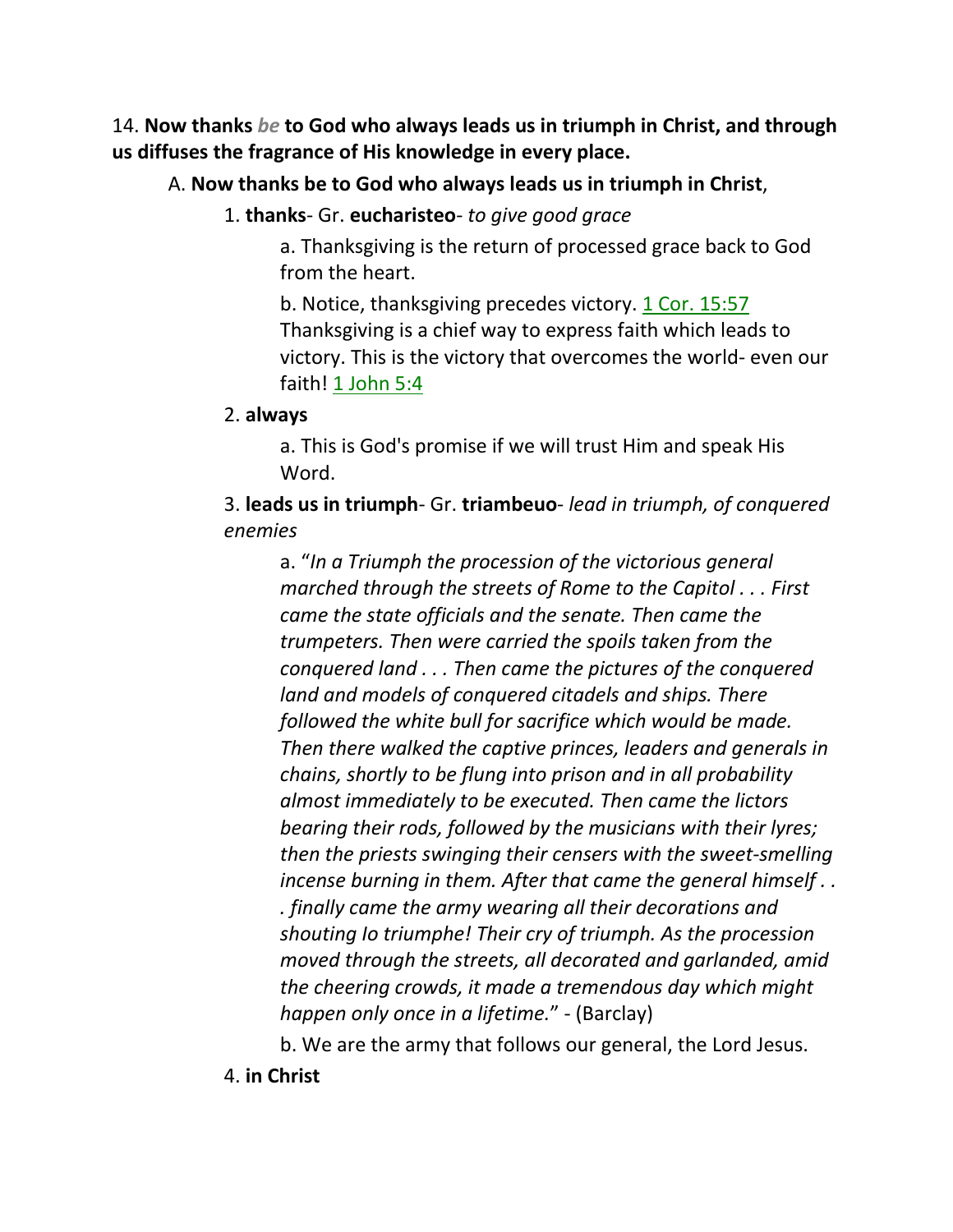a. This is in Christ, not in the flesh. When we trust in Christ, we always end up in victory, even if for a while it does not look that way.

### B. **and through us diffuses the fragrance of His knowledge in every place.**

### 1. **through us**

a. What God does in the earth today, He does through us His body, the church.

### 2. **diffuses**- Gr. **phaneroo**- *to make manifest*

a. If we, the body of Christ, do not make manifest the fragrance of God's knowledge in the earth, it will not be. The areas where darkness and idolatry rule are areas where we have not made inroads with the gospel.

#### 3. **fragrance**- Gr. **osme**

a. This brings out the imagery of the Roman triumph parade in which the priests swing their censers of sweet-smelling incense burning in them.

#### 4. **knowledge**- Gr. **gnosis**

a. This knowledge is revealed in the gospel.

### 5. **place**- Gr. **topos**

a. Wherever the gospel goes throughout the earth.

# 15. **For we are to God the fragrance of Christ among those who are being saved and among those who are perishing.**

### A. **fragrance**- Gr. **euodia-** *smell, fragrant odor, aroma*

1. We are the fragrance of Christ to God. We are clothed in the righteousness of his Son. When we approach God based upon the name and righteousness of His Son, God smells the garments of His Son on us, like Isaac did when Jacob wore the garment of the firstborn. Gen. 27:27

2. The fragrance of Christ is sweet among those who are being saved, but odious among those who are perishing.

#### B. **being saved**- Gr. **sozo**

1. This is a present tense verb with a passive tense. The passive tense means that they are receiving salvation but not the cause of their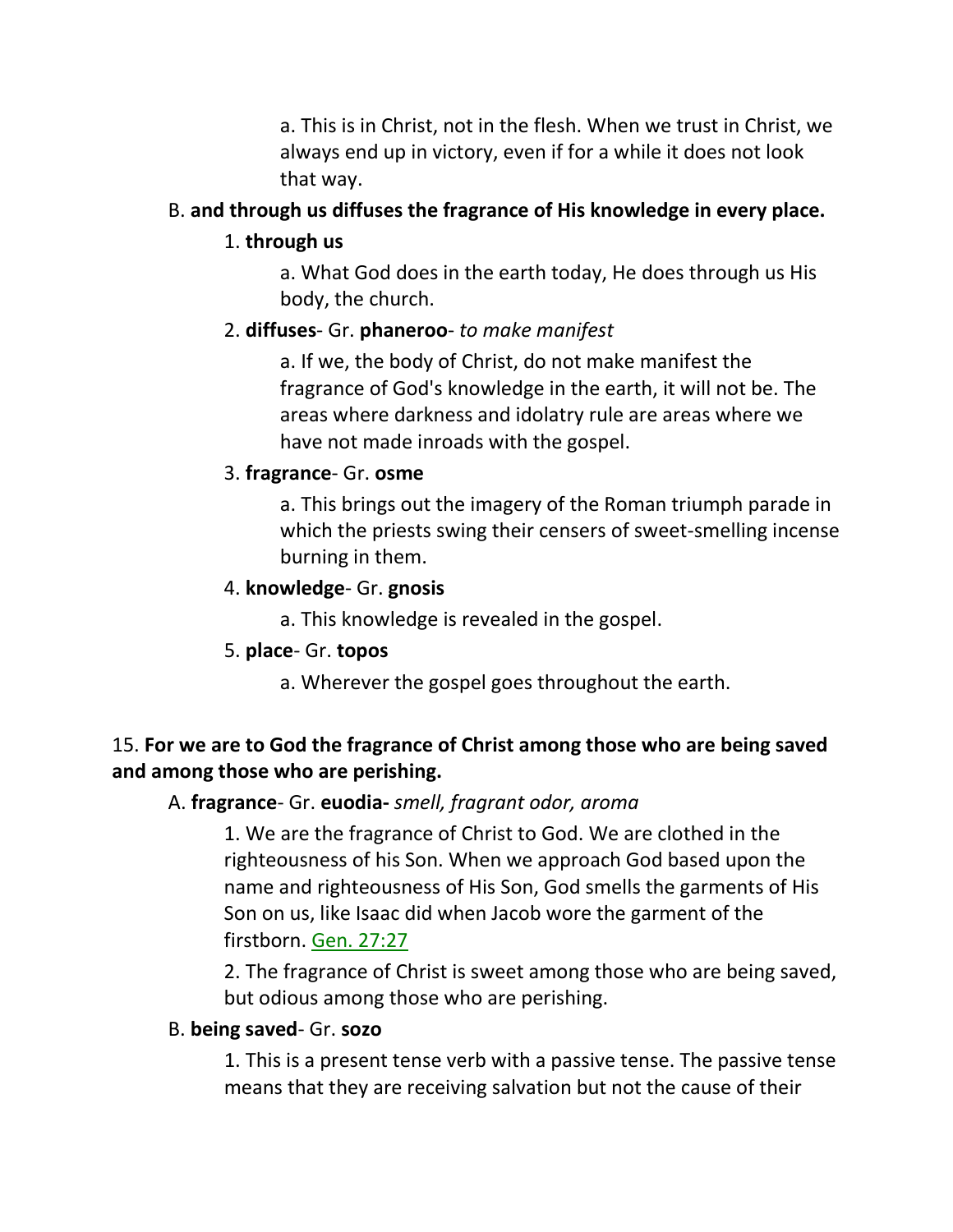salvation.

2. Christians are being saved in their soul. Our spirit has been saved. Our body awaits salvation at the resurrection.

# C. **perishing**- Gr. **apollumi**- *to perish, to be lost, ruined, destroyed*

1. This is a present tense verb with the middle tense. The middle tense implies that these people are doing this to themselves. They are playing a part in it. This is because they are rejecting Christ as Savior.

2. Unbelievers are perishing. This flies in the face of Universalists who teach that all people are saved and none will be lost.

3. This Greek word is used of body and soul being destroyed in hell. Matt. 10:28

16. **To the one** *we are* **the aroma of death** *leading* **to death, and to the other the aroma of life** *leading* **to life. And who** *is* **sufficient for these things?** 

# A. **To the one we are the aroma of death leading to death**,

- 1. **aroma** Gr. **osme**
- 2. **death** Gr. **thanatos**

a. *We are the occasion of deepening their condemnation, and of sinking them lower into ruin. The expression used here means literally, "to the one class we bear a death-conveying odor leading to their death" - a savor, a smell which, under the circumstances, is destructive to life, and which leads to death*. - Barnes Commentary

b. Unbelievers hearing our message are reminded of their own guilt and rightful condemnation before God. They are unwilling to come to Christ to have this reversed. Therefore, they either fight against us or try to ignore us so that the thought of final judgment is not contemplated.

3. **leading**- Gr. **eis**- *unto*

# B. **and to the other the aroma of life leading to life**.

1. **life**- Gr. **zoe**

a. *To the saved, Christians are the aroma of life leading to life, but to the perishing, the aroma of death leading to death. We are what Phillips calls "the refreshing fragrance of life itself,"*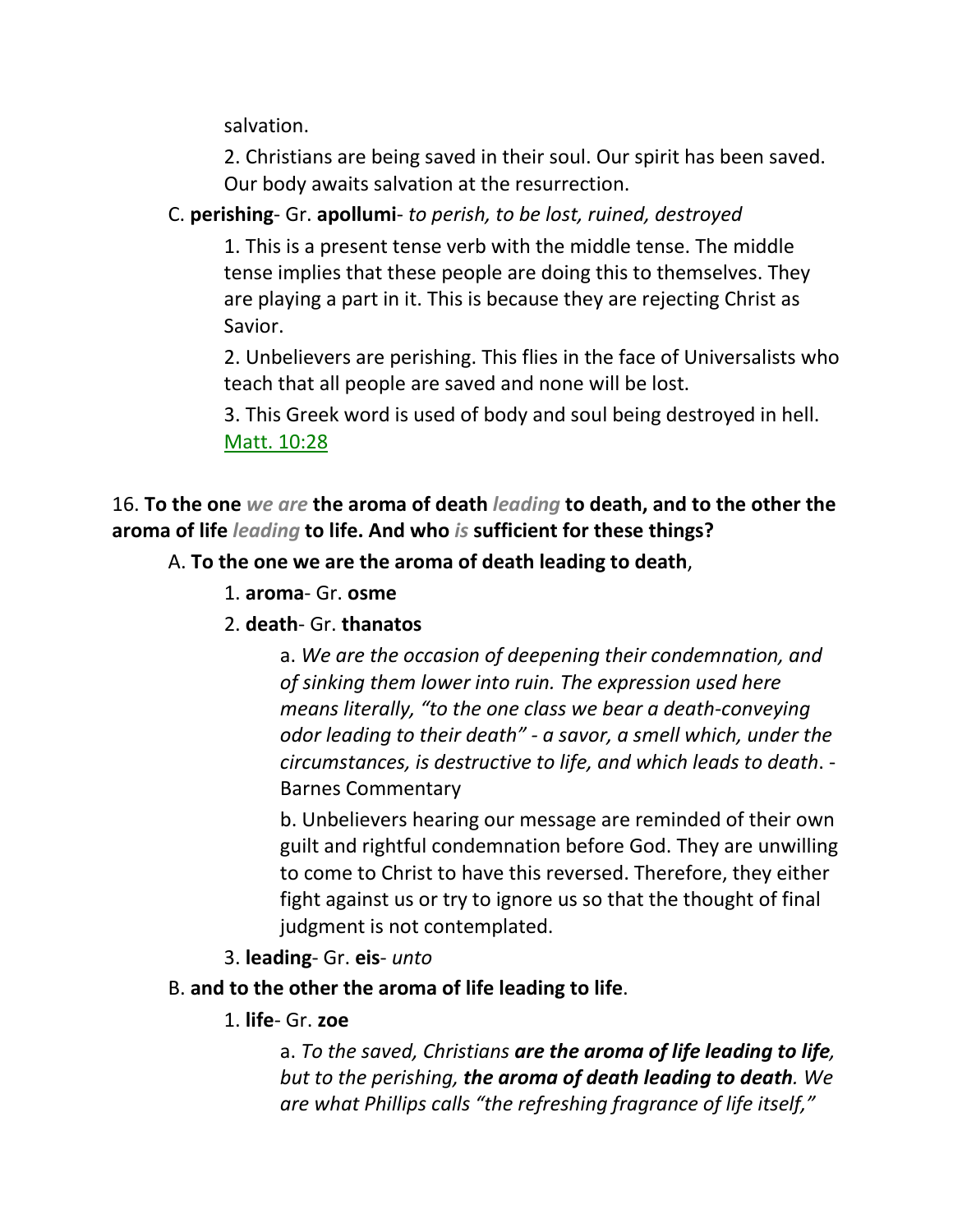*bringing life to those who believe, but the "deathly smell of doom" to those who refuse to believe. This twofold effect is beautifully illustrated in an incident in the OT. When the ark of God was captured by the Philistines, it caused death and destruction as long as it was among them (1 Sam. 5). But when it was brought back to the house of Obed-Edom, it brought blessing and prosperity for him and for his household (2Sa\_6:11)*. -Believer's Bible Commentary

b. Christ is a blessing to those who repent and believe but a curse to those who reject Him. 1Pe\_2:7; 1Pe\_2:8

# C. **And who is sufficient for these things?**

# 1. **sufficient**- Gr. **hikanos**- *adequate, competent, qualified*

a. Paul when considering the fact that we as Christians have such an impact on others, he feels inadequate to fulfill this calling properly. He feels the weight of this responsibility we have been given.

b. We are not sufficient in ourselves, but our sufficiency is in God by which we are anointed by the enabling Holy Spirit. 2Co\_3:5; 2Co\_3:6

# 17. **For we are not, as so many, peddling the word of God; but as of sincerity, but as from God, we speak in the sight of God in Christ.**

### A. **For we are not,**

1. Paul and his ministry team

### B. **as so many,**

1. If there were many in Paul's day, then we have many more today. Just take a look at Christian television and you will see ample examples of this.

# C. **peddling the word of God**,

1. **peddling**- Gr. **kapeleuo**- *a retailer, huckster. To treat as if for personal profit, a profiteer*

### 2. **word**- Gr. **logos**

a. Some twist God's Word to make it say what they want it to say for personal gain. 2Pe 2:3; 2Pe 3:16

### D. **but as of sincerity**,